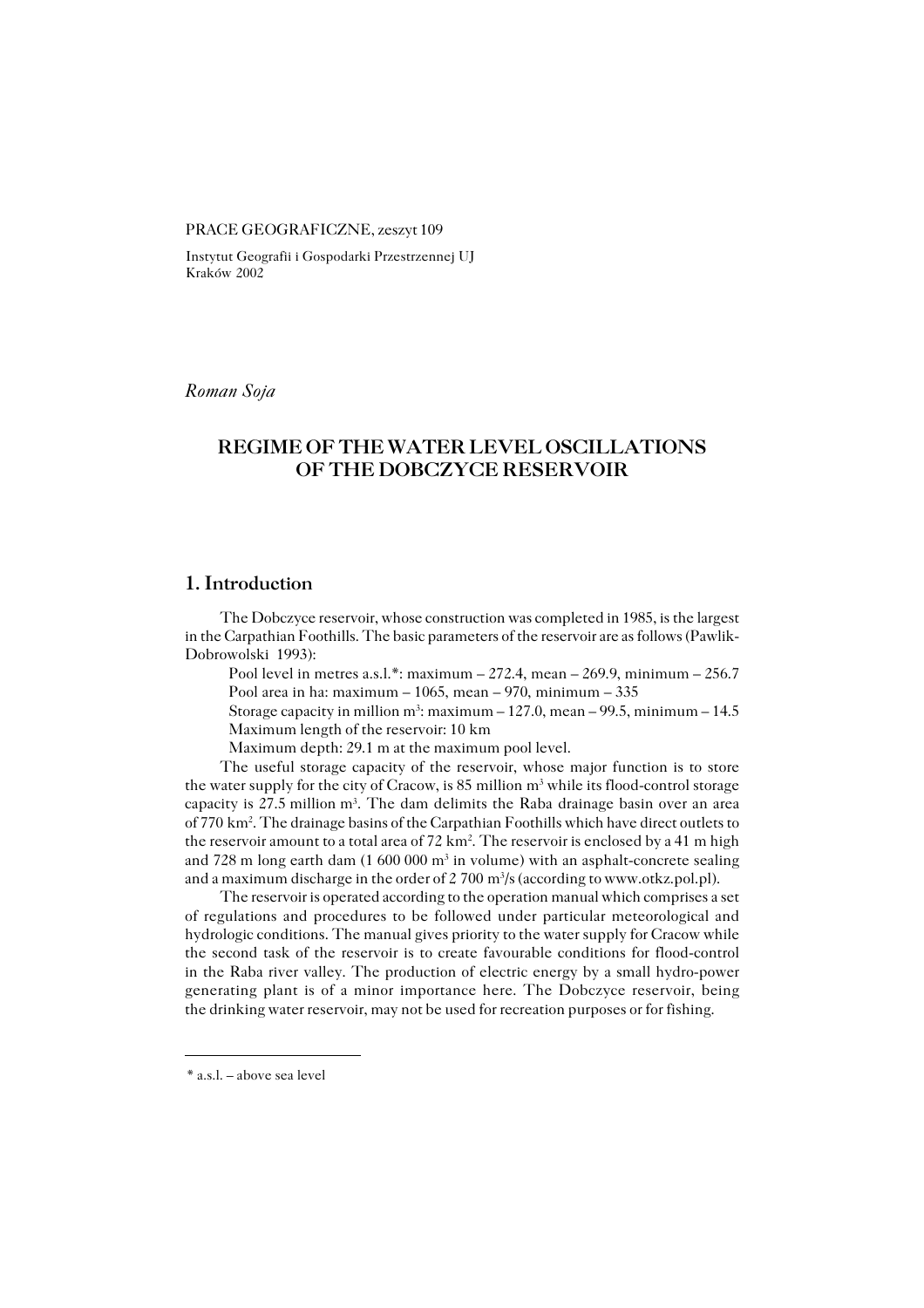Compromising between the various functions of the reservoir and finding its optimum operating system is not an easy task. The small area of the drainage basin and highly variable weather conditions in the mountains where a part of the water inflow is generated lead to the development of a dynamic system whose behaviour is difficult to forecast. The fundamental reservoir parameter, i.e. a volume of water stored in the reservoir, depends on an practised operating strategy. A secondary but very important characteristic, resulting from the shape of the reservoir basin, is its area which varies only by 0.9 km<sup>2</sup> (i.e. by 9%) from the mean to maximum pool levels. That is a very favourable feature as it stabilises the influence of the reservoir on its surroundings.

#### **2. Materials and methods**

The following materials have been used to characterise the oscillations of the water level in the reservoir:

- the records of the daily water levels in hydrologic years of the period 1985−1998, taken from the gauging post equipped with a water level recorder, located near the dam and operated by the staff of the dam and of the power generation plant;
- the special observations made in one hour (sometimes a few hours) long intervals, which are recorded in the operating documentation of the reservoir's managers, have been used to characterise variations in the water level during high floods when the rhythm of the water level changes is very rapid;
- for the sake of comparison the regime of the discharge changes in an annual cycle has been elaborated for the Raba river cross−section at Proszówki, based on the records of the Institute of Meteorology and Water Management.

The numerical data have been verified and averaged for both monthly and annual values of the subsequent hydrological years. The initial years of the reservoir's operation during its filling phase (1986−1988) have been omitted as being non−representative of the water level oscillations. Thus, the series of records which this paper draws upon covers the period from 1988−1998. All the numbers referring to the water level in the reservoir are expressed in metres above sea level.

The natural rhythm of the Raba discharges has been elaborated using the series of the Proszówki cross−section of the period 1991−1995. Inclusion of the data for 1988−1995, i.e. the period of the reservoir operation, in a 45−year long series of the records does not significantly affect the fundamental hydrologic characteristics.

### **3. Characteristic water levels**

The following characteristic water levels have been determined: the mean annual water level, maximum annual water level and minimum annual water level (Tab.1, 2; Fig. 1, 2). The filling of the reservoir from the level of 247.27 m a.s.l. in November 1985 to the normal pool level capacity lasted till October 1987. February 1988, when the highest calculated mean monthly level – 271.07 – was recorded, should be assumed to be the completion of the initial filling of the reservoir. The higher daily water levels were recorded but the aforementioned number is the maximum of the monthly mean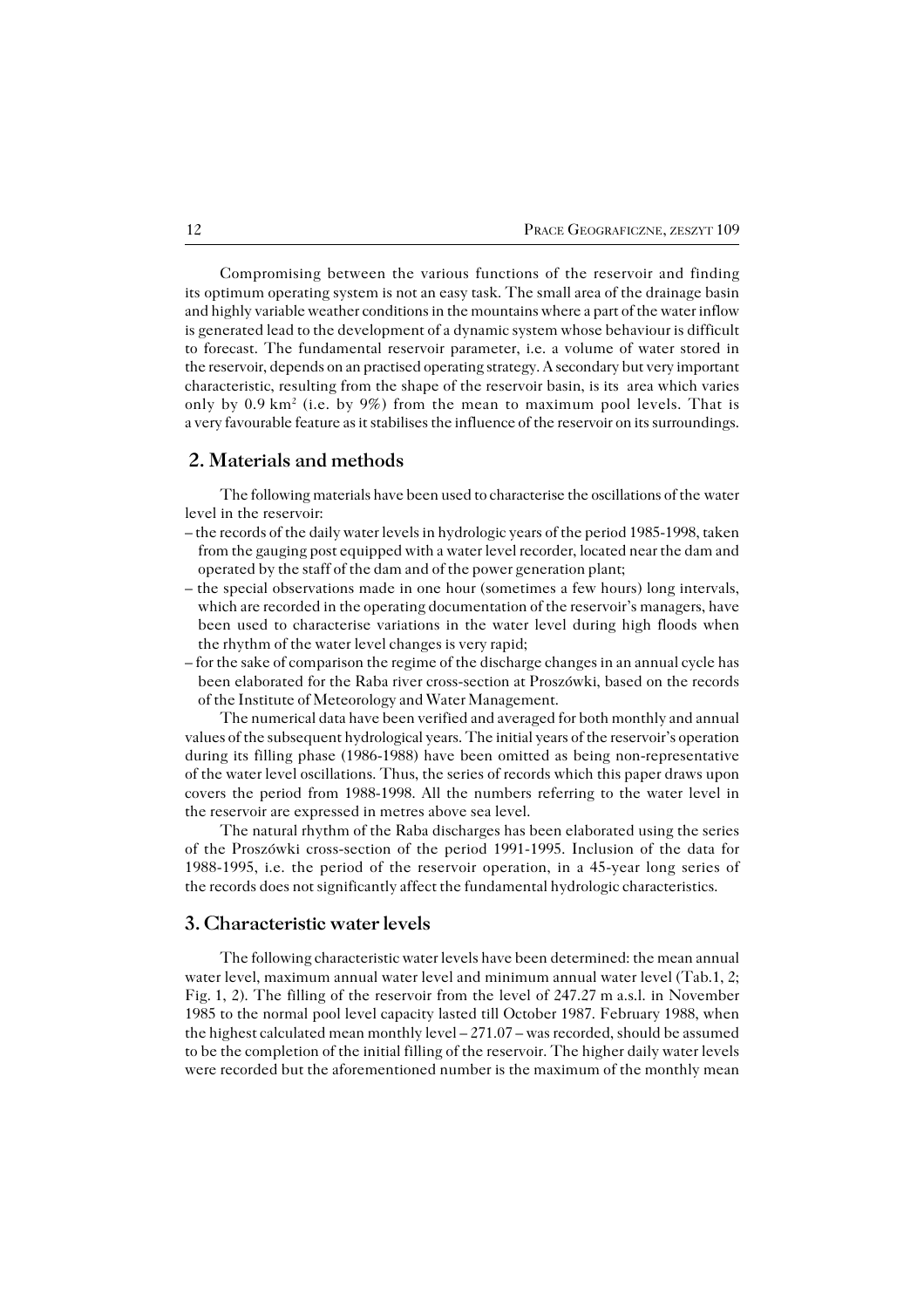| Year      | $X \mid$ | XII    |        | $\mathbf{I}$ | Ш      | <b>V</b> | V      | VI     | VII    | VIII   | IX     | X      |
|-----------|----------|--------|--------|--------------|--------|----------|--------|--------|--------|--------|--------|--------|
| 1986      | 247.72   | 251.43 | 252.58 | 244.18       | 248.33 | 250.52   | 253.25 | 255.00 | 255.03 | 256.88 | 258.63 | 258.66 |
| 1987      | 258.72   | 258.51 | 260 43 | 259.62       | 257.95 | 260 10   | 261 51 | 264 19 | 264 53 | 264 99 | 266.25 | 267 10 |
| 1988      | 267.86   | 269.69 | 270 26 | 271.07       | 266.45 | 264 02   | 264 24 | 265.10 | 265 66 | 265 58 | 266.32 | 266.18 |
| 1989      | 265.66   | 267.56 | 269.67 | 269.14       | 268.12 | 268.10   | 269.45 | 269.57 | 269.66 | 269.62 | 269 77 | 269.59 |
| 1990      | 269.60   | 269.58 | 269.31 | 269.59       | 269.94 | 269.88   | 269.80 | 269.43 | 269.67 | 269.72 | 269.93 | 269.86 |
| 1991      | 26979    | 269.84 | 269 65 | 269.08       | 269.64 | 269.88   | 269.89 | 26977  | 26975  | 269 95 | 269.92 | 269 90 |
| 1992      | 269.90   | 269.74 | 269.90 | 269.92       | 269.88 | 269.85   | 269.82 | 269.79 | 269 46 | 268.86 | 268.61 | 268.48 |
| 1993      | 269 74   | 269 94 | 269.95 | 269 93       | 270.03 | 270.39   | 26971  | 269.29 | 269 53 | 269 46 | 269 16 | 268.39 |
| 1994      | 267.84   | 267.32 | 266.64 | 267.25       | 269.23 | 270.23   | 270 21 | 269.89 | 269.60 | 268.78 | 267.50 | 267.05 |
| 1995      | 267.65   | 269.01 | 269.89 | 269.90       | 269.96 | 270.10   | 270.01 | 270.07 | 269.92 | 269.66 | 268.88 | 267.55 |
| 1996      | 267.55   | 268.42 | 269.49 | 269.44       | 268.74 | 270.04   | 270.26 | 269.93 | 269.27 | 269.94 | 270.20 | 269.23 |
| 1997      | 268.65   | 267 92 | 267 34 | 267.52       | 269.75 | 270.26   | 269.98 | 270 14 | 270.08 | 269.62 | 268.11 | 26777  |
| 1998      | 268.21   | 269.68 | 269.98 | 269.78       | 269.83 | 269.98   | 269.73 | 269.88 | 26971  | 268 42 | 267 55 | 266.97 |
| 1989-1998 | 268.46   | 268.90 | 269.18 | 269.15       | 269 51 | 269 87   | 269.89 | 269.78 | 269 67 | 269.40 | 268.96 | 268.48 |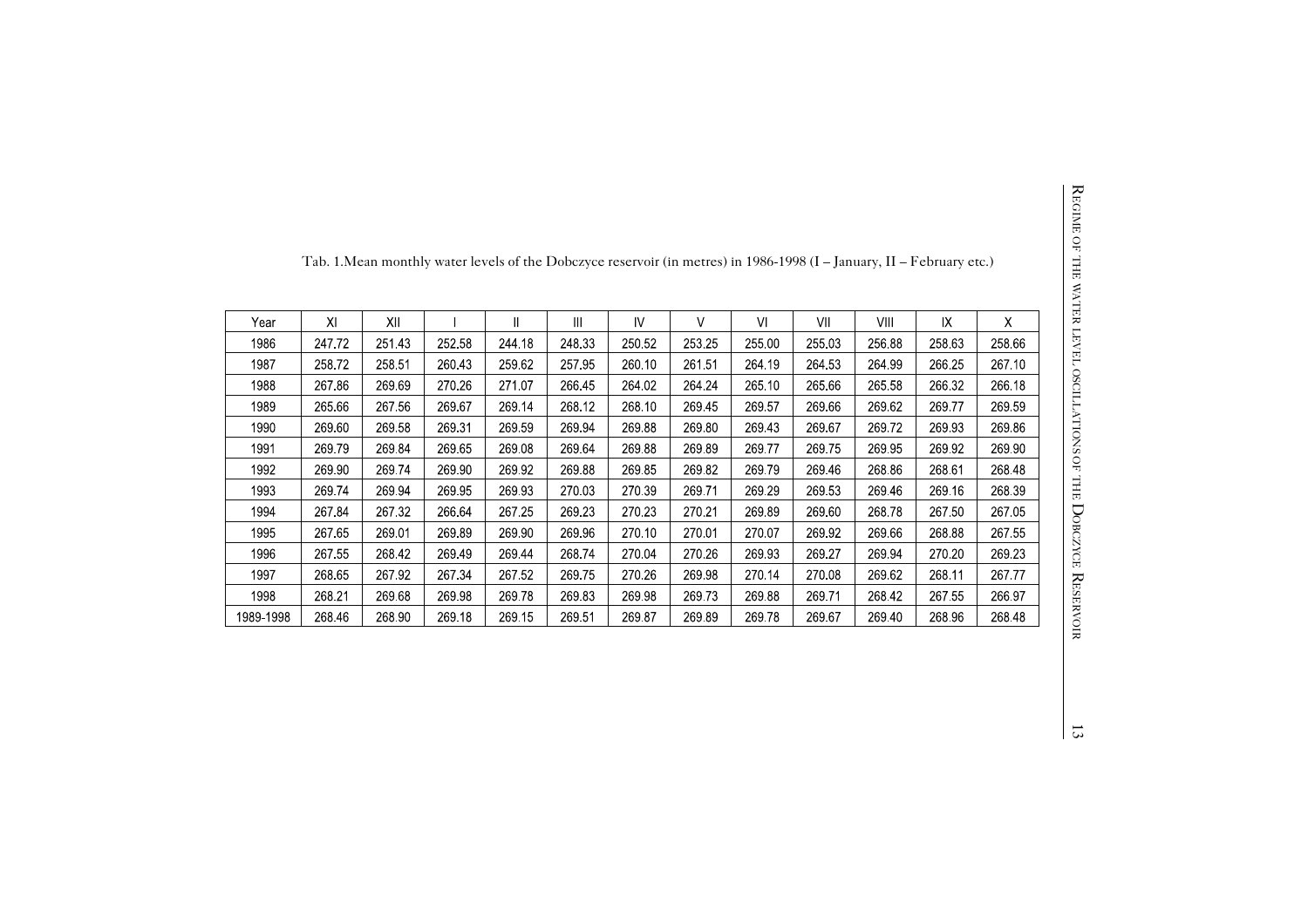

Fig. 1. Mean monthly levels in 1985-1998 (I – January, II – February, etc.)<br>  $\frac{55}{25}$ <br>  $\frac{25}{25}$ <br>  $\frac{25}{25}$ <br>  $\frac{25}{25}$ <br>  $\frac{25}{25}$ <br>  $\frac{25}{25}$ <br>  $\frac{25}{25}$ 

14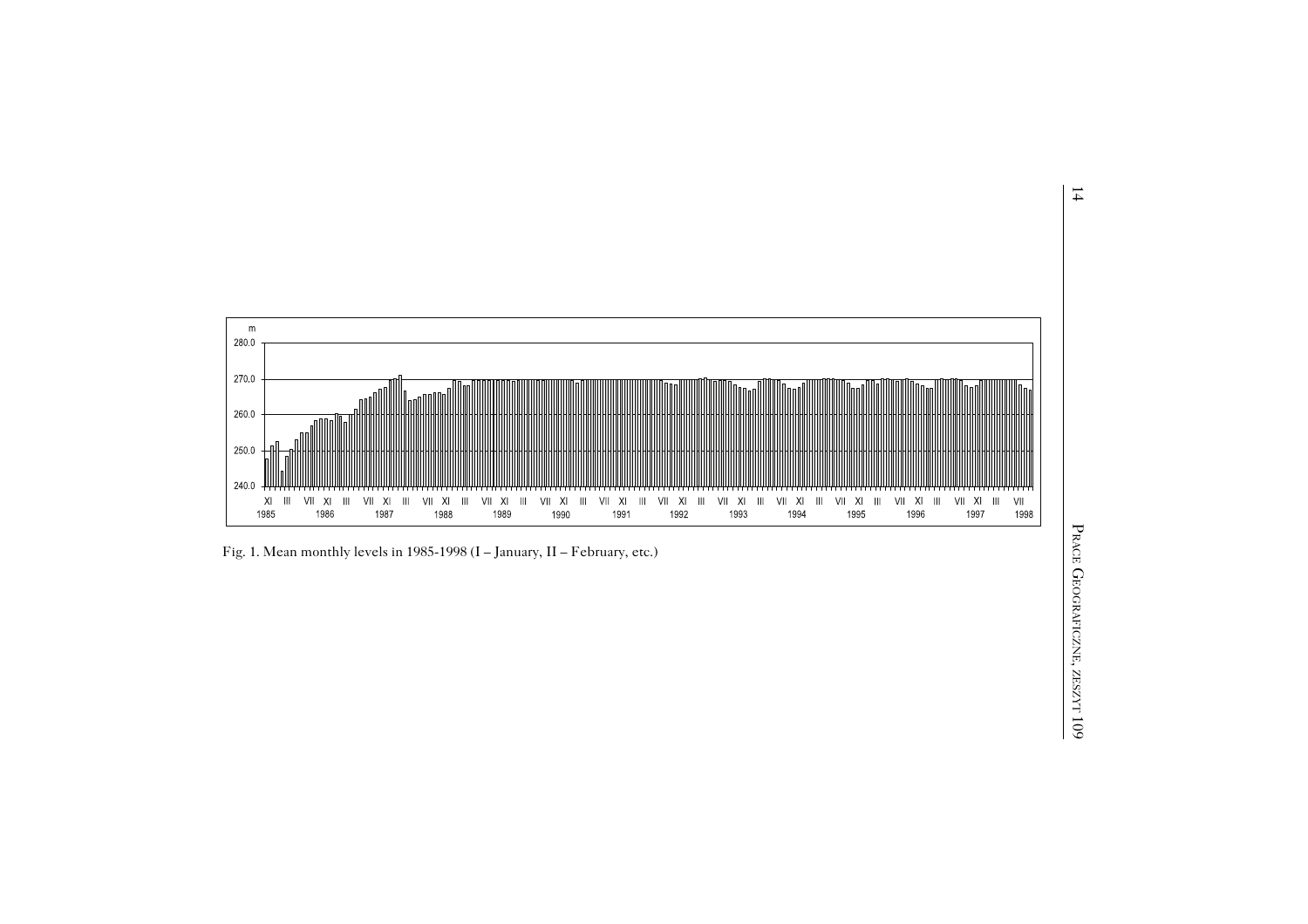values and, at the same time, it isonly 133cm lower than the maximum pool level. During the first three years of the reservoir's operation the largest amplitudes of the water levels, reaching to 15.52m in 1986, 10.05m in 1987 and 7.82m in 1988 have been recorded. These huge variations in the water level of the reservoir are attributed to the prerequisite of also gauging the water level during the maximum operation storage of the reservoir. In the calculations of the water level characteristics, however the data of the aforementioned years have not been considered. Since 1989 the mean monthly water levels are very uniform. Since 1993, a distinct annual rhythm of the water level oscillations, resulting from the

| Year      | Mean   | Maximum | Minimum | Range |
|-----------|--------|---------|---------|-------|
| 1986      | 252 68 | 25882   | 243 30  | 15.52 |
| 1987      | 261.99 | 26741   | 257 36  | 10.05 |
| 1988      | 266.87 | 27180   | 263.98  | 7.82  |
| 1989      | 268.83 | 270.76  | 265 50  | 5.26  |
| 1990      | 269.69 | 270.20  | 268 86  | 1.34  |
| 1991      | 269.76 | 270.27  | 268 61  | 1.66  |
| 1992      | 269.52 | 270.09  | 268.18  | 1.91  |
| 1993      | 269.63 | 270.86  | 267.98  | 2.88  |
| 1994      | 268.46 | 27070   | 266.38  | 4 32  |
| 1995      | 269 38 | 270.60  | 267.27  | 3.33  |
| 1996      | 269.37 | 271.30  | 267 23  | 4 07  |
| 1997      | 268.93 | 272 30  | 266.90  | 540   |
| 1998      | 269 14 | 270 28  | 266 40  | 3.88  |
| 1988-1998 | 269.05 | 27083   | 26703   | 381   |

Tab. 2. Characteristic water levels of the Dobczyce reservoir (in metres)

water inflow and the reservoir's method of operation, has just been noticed (Tab.1, 2, Fig.1). The mean water level of the reservoir in the period from 1988−1998 was 269.05ma.s.l. and was 0.85m lower than the predicted level. The year−on−year variability of the water level was small (Tab.1). At that time, the range of the mean annual water



 $a - maximum$ ,  $b - mean$ ,  $c - minimum$ 

Fig. 2. Course of characteristic water levels in 1986−1998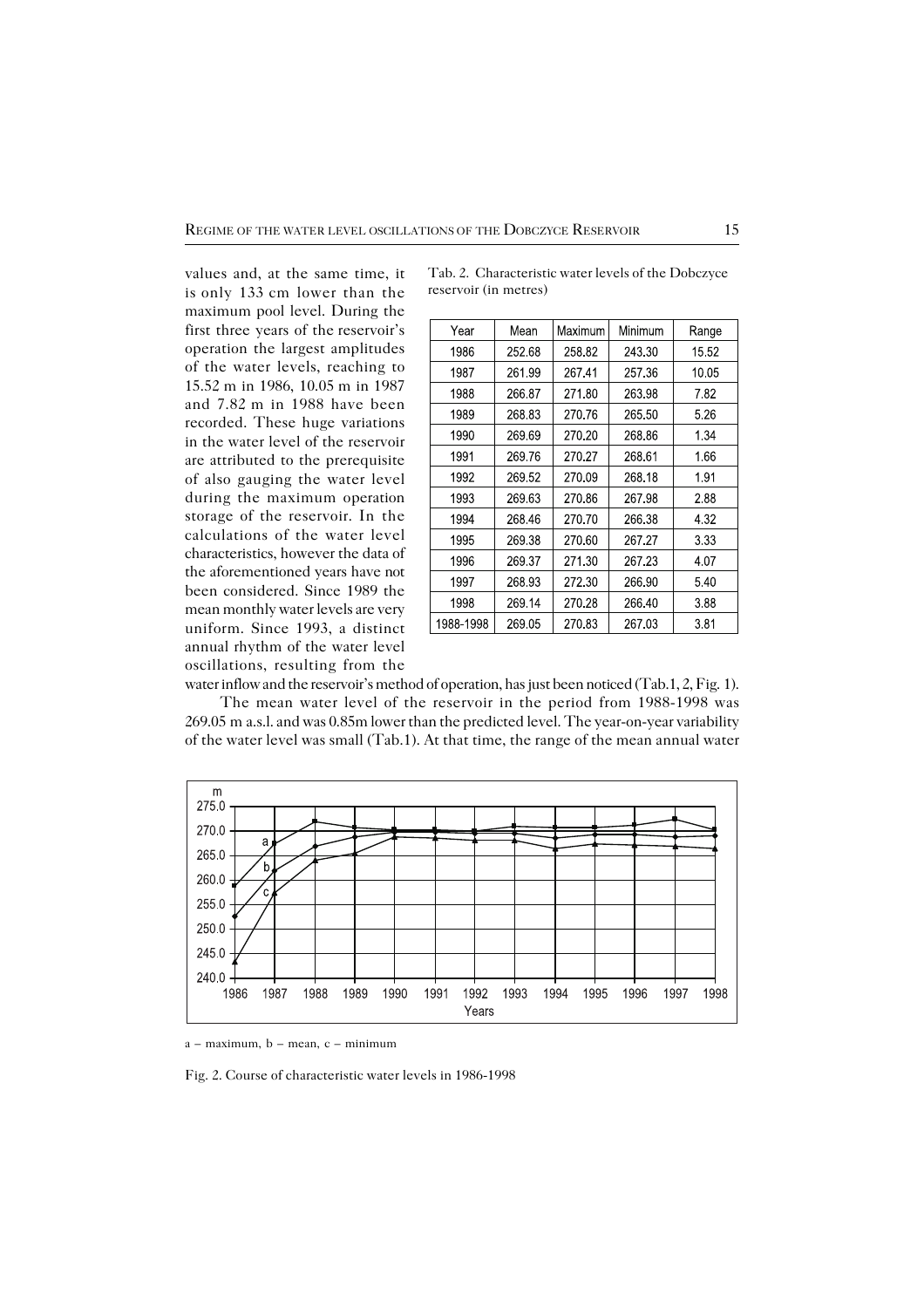level was 1.30m while the mean amplitude of the annual water levels was only 0.89m. The courses of the mean, minimum and maximum water levels in the years without high floods were similar, and only the maximum water level of 1997, resulting from the necessity of cutting down the flood wave, was higher. The mean and minimum water levels have, in principle, an identical course.

During the years of low precipitation, especially where there is not a spring rise in the water level that affects the reservoir storage for an oncoming summer, much lower minimum water levels are to be expected.

### **4. Water level changes during the floods**

The flood−control role of the reservoir is a reason for the rapid changes in the water level that occur in two typical situations. The first situation is an increase in a flood− control storage prior to a flood wave passage that leads to a lowering of the water table by several tens of centimetres. The second one is a discharge of water after the flood wave has passed in an uncertain meteorological situation when consequent, ongoing precipitation might generate an increased water inflow to the reservoir.

 A rapid increase in the water level in the reservoir is only possible if the inflow is high during a flood, especially if the peak of the flood wave has to be cut down. This latter case is well illustrated by the curve of daily water level changes in 1997 (Fig.3), when the rapid tremendous flood occurred in the Carpathians. The peak volume of the flood wave was stored, and was then discharged right after the flood passage. The shape of the flood wave, plotted basing on the hourly records, is presented in Fig.4. The course of this flood and its duration are typical for the large floods.

The upper limit of the changes in the water levels is the level of the maximum surcharge storage, that cannot be altered as it results from the reservoir's design.



Fig. 3. Water levels in 1997 (I – January, II – February, etc.)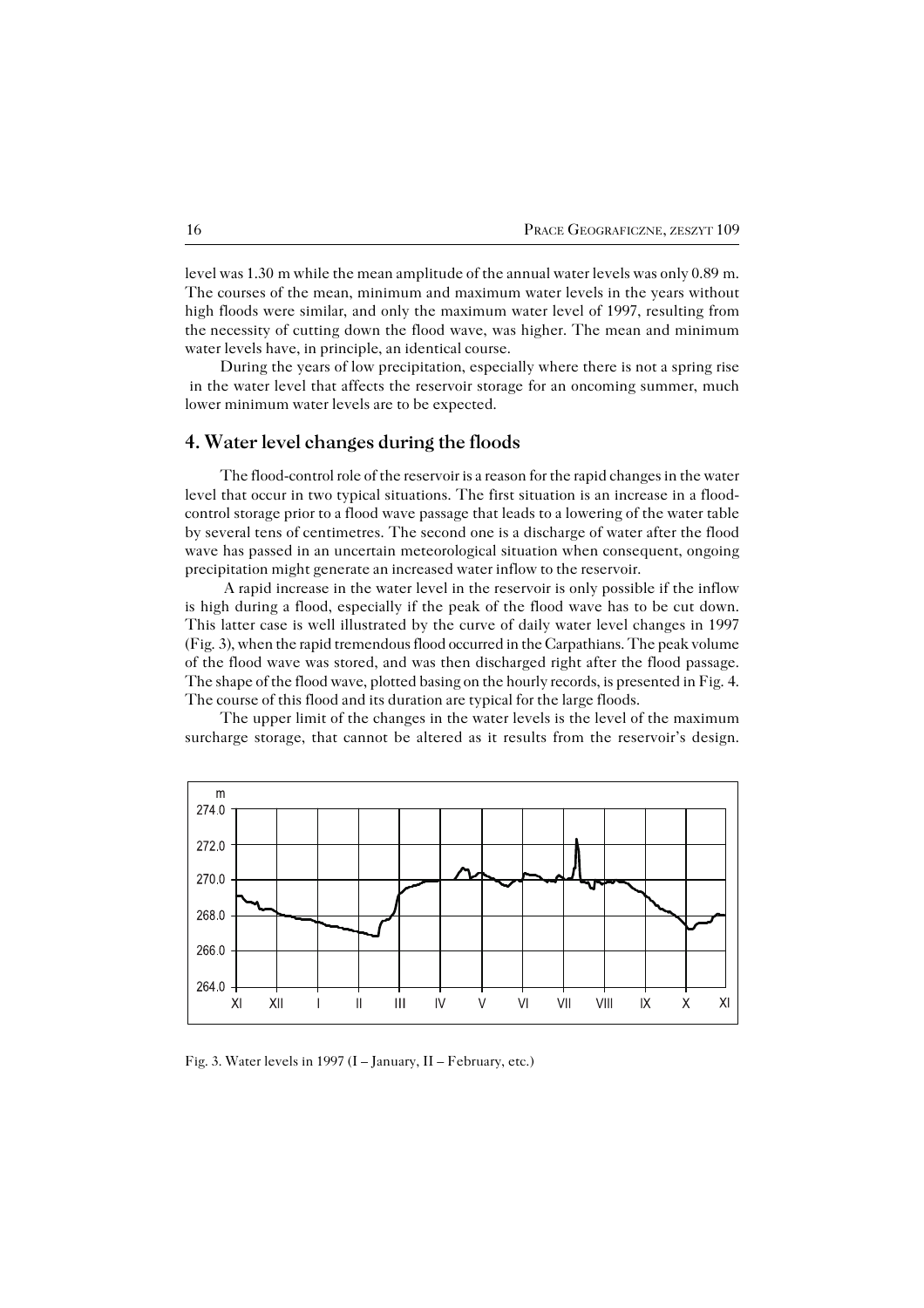

Fig. 4. Water levels during the flood of 6−12 July 1997

The lower limit depends on the adopted management practice. The maximum amplitude during singular episode discharges reached to 2.5m during 2−3 days. The maximum diurnal changes attained 1.5m (8−9 July 1997).

In the months when the water inflow is low or average, a slow drop in the water level occurs. The water intake by the water supply plant and the request to keep the minimum pool level result in a permanent drop in the water level of the reservoir, that is visible in a gently descending curve. All the changes in the discharges, which refer both to the water inflow from the Raba drainage basin and to the regulated outflow through the spillways and outlets, are reflected in the pattern of the water levels.

# **5. Hydrologic regime of the Raba river and of the water level of the Dobczyce reservoir**

The curve depicting the course of the mean monthly water levels of the reservoir (Fig.5) is the curve of the Raba river discharges transformed by the reservoir. The presention of the two curves in one figure (Fig.5) documents the scale of the changes in the hydrologic regime of the Raba river. The course of these curves during a year is very diverse, despite the dynamics of the changes from July to August being very similar. The annual cycle of the oscillations of the Raba discharges and of the water level of the reservoir have, in principle, only one common point. That is the culmination of the Raba river discharges in April and the highest mean monthly water level of the reservoir also occurring in this month.

The hydrologic regime of the Raba river, typical for this part of the Beskidy Mts., is characterised by two culminations. The spring thawing culmination predominates, and the lower summer culmination is caused by the inflow of continuous rain water. The sporadic high floods that occur decide upon the occurrence of the secondary period of the high water level in July. The spring and summer floods are separated by a long−lasting low water level in May.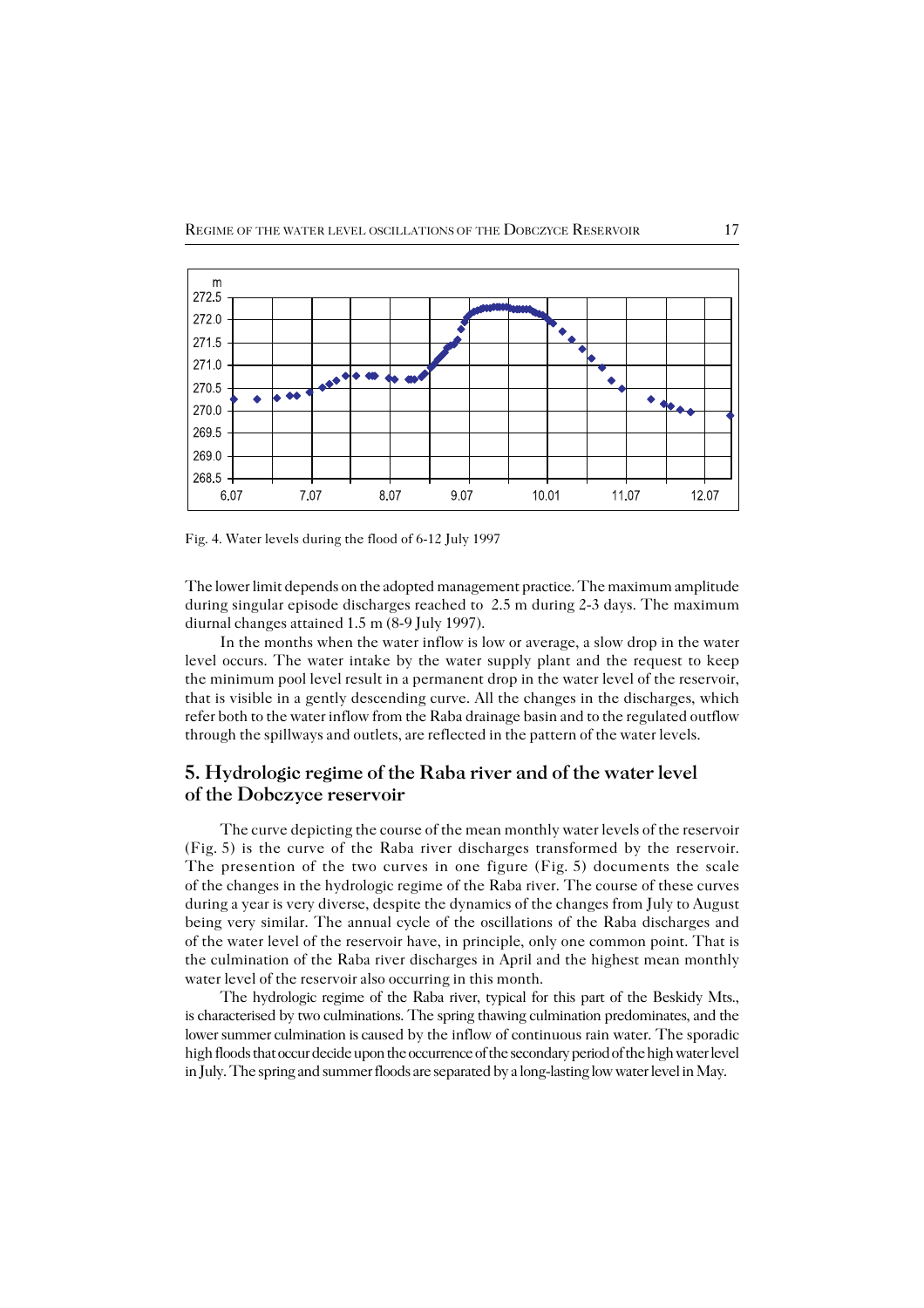

a – reservoir, b – Raba river

Fig. 5. Annual cycle of the mean water levels of the Dobczyce reservoir and the Raba river discharges  $(I - January, II - February, etc.)$ 

The curve of the Raba river discharges transformed by the reservoir, in the form of the averaged monthly water levels, consists of two very different sections. The first section lasts from November till April−May. At that time the reservoir is being filled with the water of winter precipitation and spring thawing.The decrease in a rate of the filling of the reservoir in February during the winter low water level is a rule here. The highest water levels of the reservoir occur in April and May. The May low water level in the Raba drainage basin is not reflected in the drop in the water level of thereservoir. The second section starts in June. The decrease in the water level is slight until July; and the highest from August till October when it reaches almost 0.5 m per month. The course of the water level of the Dobczyce reservoir and of the Raba discharges is similar from November till April and from August till October. From May till July the curves depicting the water levels of the reservoir and the Raba discharges are diverse (Fig.5). The emptying of the reservoir starts in May. The secondary flood of July can contribute to a longer duration of the high water levels in the reservoir in autumn.

The above presented course of the mean monthly water levels of the Dobczyce reservoir can be assumed to be stable. With the reservoir operation manual in force, the course of the annual water levels of the reservoir will not be subjected to significant changes.

## **6. Influence of the Dobczyce reservoir on the water conditions in the surroundings**

The hydrologic influence of the Dobczyce reservoir on the direct surroundings is strongly controlled by the relief. The south−eastern arrangement of the Raba valley does not create favourable conditions for the formation of high energy waves which contribute to the degradation of the shores. The shoreline of the reservoir is very well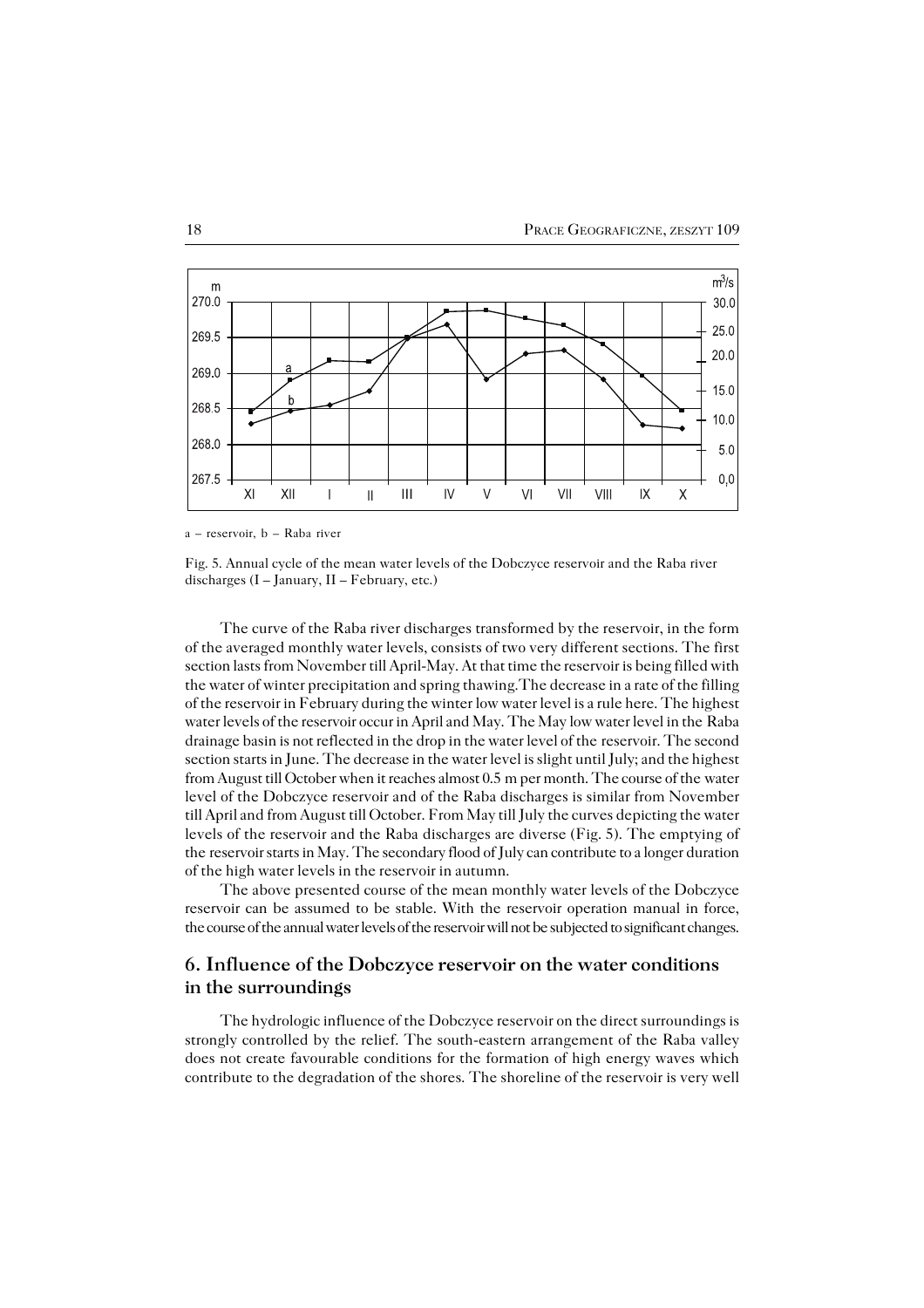developed, forming deeply incised bays in the outlet sections of tiny streams where the effect of the waves is practically meaningless. The steep, foothill slopes descending to the reservoir are drained by a dense network of intermittent streams and by non− numerous permanent streams. The oscillations of the water level in the reservoir influence only a very narrow zone and do not cause perching of the slope groundwater. The phenomenon of the perched groundwater table occurs on a larger scale only in the backwater part of the reservoir near Myślenice−Osieczany where the most unfavourable and unstable conditions occur, as is the case in any reservoir. In the outlet sections of the larger streams (the Trzemeśnianka, Ratanica, Brzezówka, Dębnik, Wolnica and others) the moisture of the valley floors has changed. The permanently and intermittently water−logged areas with the characteristic hydrophilous vegetation have formed. The area transformed in this way does not exceed  $0.25 \text{ km}^2$ .

In the prevailing part of the reservoir's shoreline, especially on its northern part, the forest descends directly to the water table. The gravitational processes associated with a cyclic seepage of water into the sediments building the banks and partially with an abrasive action of the waves, cause cliffs to form ranging in height from a few to several metres. In this zone, the forest is being destroyed mechanically due to the slumping of the substratum.

The foothill terrain of the monotonous landscape is, in fact, a very complicated hydrologic system consisting of many small drainage basins with extremely diversified runoffs. The anthropogenic transformations of the landscape, mainly due to agricultural practices, emphasise the spatial differentiation of the water conditions. The farming, that has been lasted a few hundred years, has resulted in large areas being without a natural draining network (arable fields) and a forested system of incisions with a permanent outflow. The conditions of infiltration and of the formation of surface runoff have changed. A simulation of the water circulation in a foothill drainage basin (Bardzik1993) documents the moisture changes in the soil profile. The outflow from the arable fields occurs in the field roads which function as a system of the intermittent and episodic drainage. The drainage of the groundwater takes place in shallow slope concavities and incisions where are springs occur. The spatial differentiation of the runoff and the complexity of the water circulation in the foothill terrain are emphasised in themonographs (Grodzińska, Laskowski 1996; Pawlik−Dobrowolski 1993) which utilise the results of the direct gauging in the closest vicinity of the Dobczyce reservoir.

The mean annual specific runoff (Mrozek *et al.* 1993) in the foothill area is in the interval of a 6-11 l/s/km<sup>2</sup> (drainage basins of the areas up to 4.5 km<sup>2</sup>). The differentiation of the runoff in space and time is astonishingly high. During the three years with precipitation similar or lower than the multi−year average, and depending on the precipitation pattern during a given year, the specific runoff in the summer season of the hydrologic year reached 3.5-11.2 l/s/km<sup>2</sup> in the Ratanica drainage basin where 67% of the area is forested and 2.3-9.6 l/s/km<sup>2</sup> in the Wolnica drainage basin where only 12% of the area is forested (Mrozek *et al.* 1993). The authors of the monograph (Pawlik− Dobrowolski 1993) point to the geological structure as the main reason behind the spatial differentiation of the runoff whereas in the literature the regulatory, favourable influence of the forest on the water circulation is commonly emphasised. From